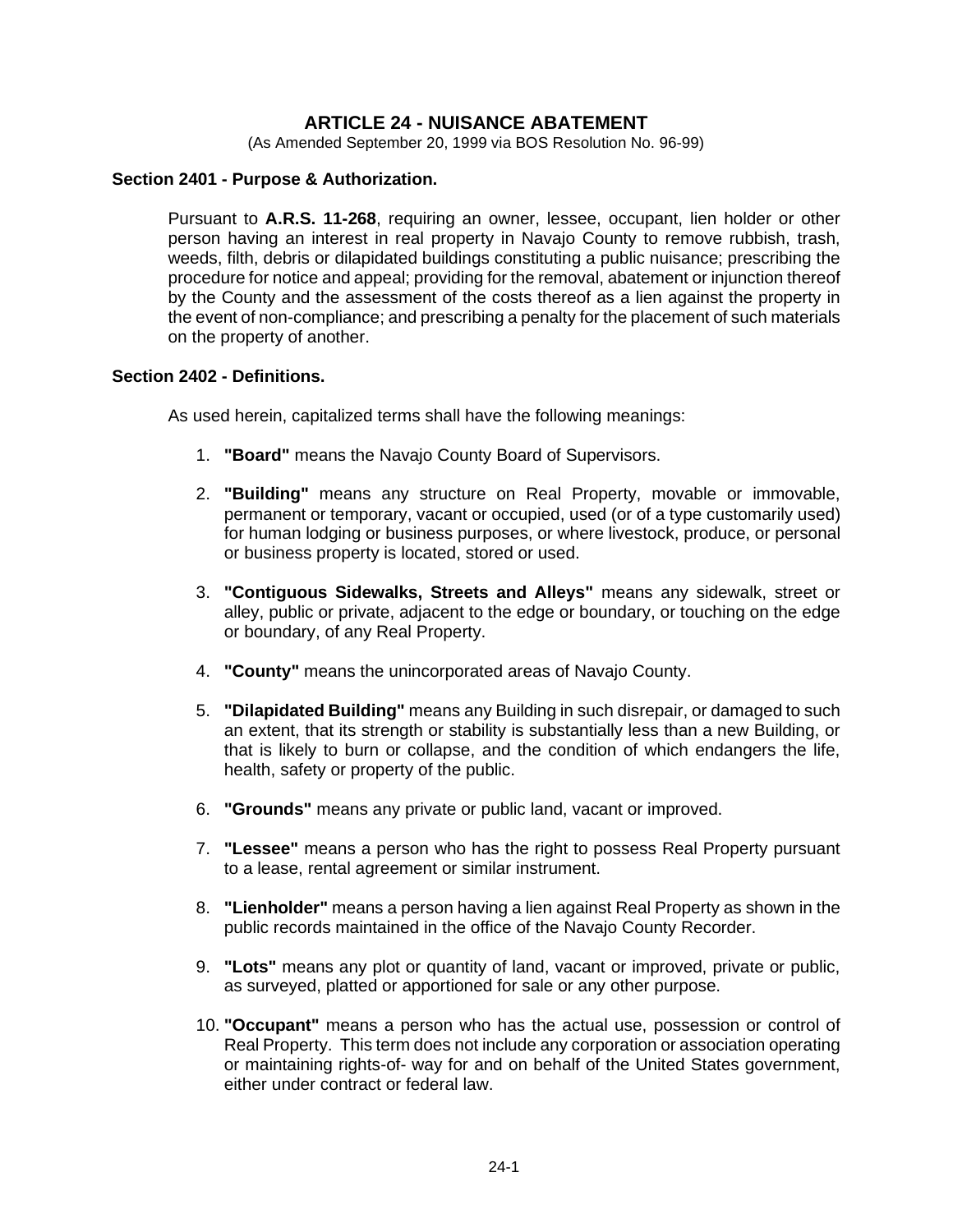- 11. **"Owner"** means a person who is a record owner of Real Property as shown by the public records in the office of the Navajo County Recorder, and includes a person holding equitable title under a recorded installment sales contract, contract for deed or similar instrument.
- 12. **"Person"** means an individual, partnership, corporation, association, trust, state, municipality, political subdivision, or any other entity that is legally capable of owning, leasing or otherwise possessing Real Property.
- 13. **"Public Nuisance"** means a Dilapidated Building or an accumulation of rubbish, trash, weeds, filth or debris that constitutes a hazard to the public health and safety as determined by the Navajo County Planning & Building Department, Health Department, or other department with jurisdiction over the condition.
- 14. **"Real Property"** means Buildings, Grounds, or Lots, as well as Contiguous Sidewalks, Streets and Alleys, located in the County.

### **Section 2403 - Removal of Public Nuisance by Owner, Lessee or Occupant, Lien Holder or Other Person having an interest in Real Property; Removal by County; Assessment of Costs; Recordation and Priority of Lien.**

- 1. **Duty to Remove:** The Owner, Lessee, Occupant, Lienholder or other person having an interest in Real Property shall remove or otherwise abate a Public Nuisance located thereon within thirty (30) calendar days after service of a Notice to Abate or Enjoin as provided herein.
- 2. **Notice to Abate or Enjoin:** The Notice to Abate or Enjoin shall be served by the County Attorney on behalf of the Board not less than thirty (30) calendar days before the date for compliance and shall include the estimated cost of removal if the Owner, Lessee or Occupant does not comply. The estimated cost of removal may be provided by a qualified contractor or may be a good faith estimate by the department initiating the Notice to Abate.
- 3. **Service of Notice to Abate or Enjoin:** The Notice to Abate or Enjoin shall either be personally served or mailed by certified mail to the Owner, Lessee or Occupant at his or her last known address, or the address to which the tax bill for the property was last mailed. If the Owner does not reside on the property, a duplicate notice shall also be sent to the Owner at his or her last known address. The Notice to Abate or Enjoin shall also be served or mailed by certified mail to any Lienholder having a Lien against the Real Property**.** Failure or refusal to claim a notice within the time allowed by the postal authorities shall be deemed to constitute receipt by the addressee.
- 4. **Appeal of Notice to Abate or Enjoin:** Any Person receiving a Notice to Abate or Enjoin or otherwise having an interest in the Real Property may appeal to the Board as follows:
	- a. **Notice of Appeal:** A written Notice of Appeal shall be filed with the Clerk of the Board within fifteen (15) days after the Notice to Abate or Enjoin was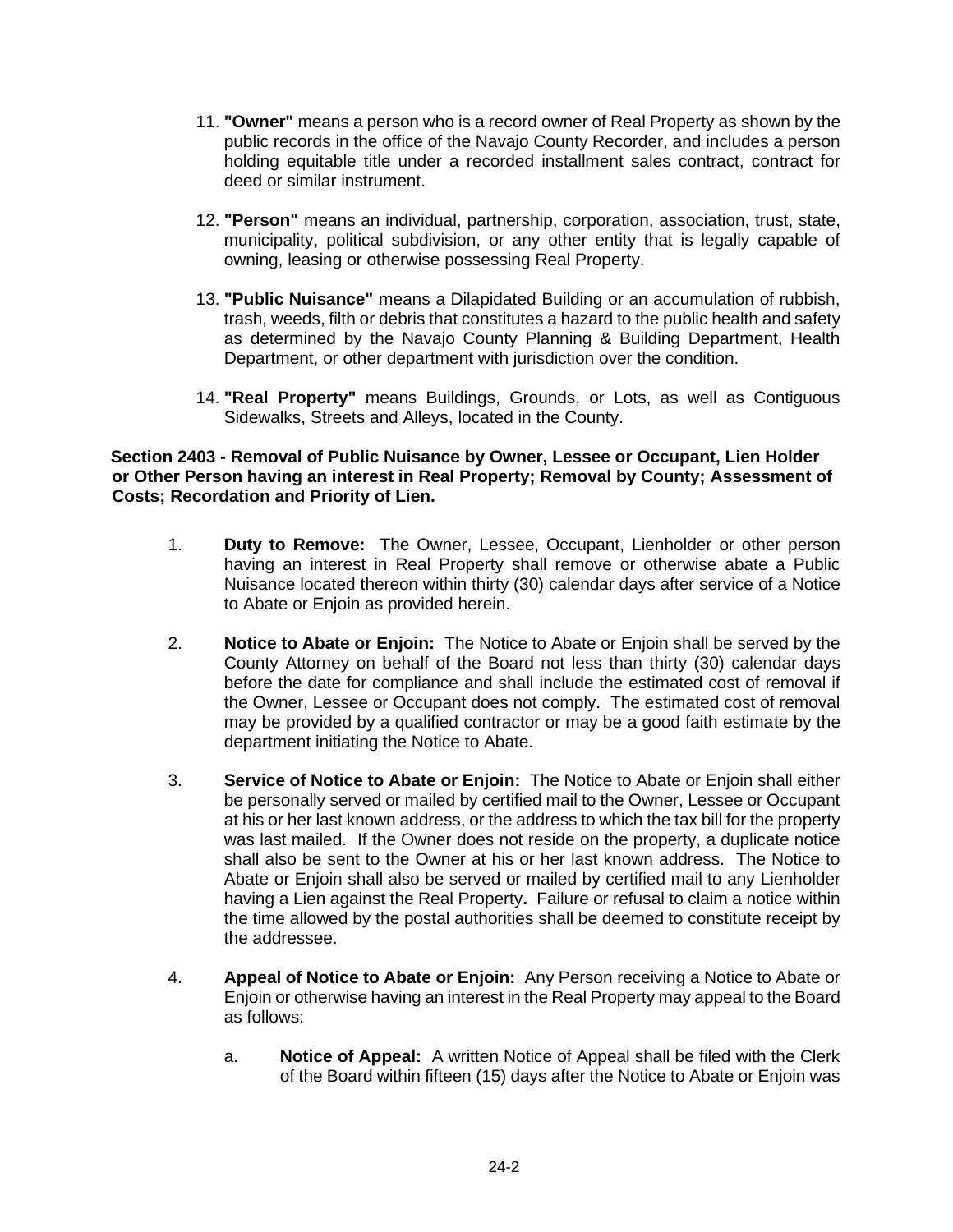personally served or actually received by mail (as evidenced by the certified mail receipt or postal notice of refusal).

- b. **Contents of Notice of Appeal:** The Notice of Appeal shall state in reasonable detail why the appellant should not be required to comply with the Notice to Abate or Enjoin.
- c. **Hearing on Appeal:** Upon receipt of the Notice of Appeal, the Board shall place the matter on the agenda for its next regular meeting. The department which initiated the Notice to Abate or Enjoin shall appear and present evidence as to the existence of the Public Nuisance. The appellant may present evidence controverting the existence of the Public Nuisance. The hearing shall be informal and without regard to the rules of procedure or evidence governing court proceedings. The Board shall hear and decide the appeal, and its decision shall be final. The appeal shall be sustained unless the Board upholds the Notice to Abate or Enjoin by unanimous vote.
- d. **Extension of Time for Compliance:** If the Board's decision is adverse to the appellant, the date for compliance set forth in the Notice to Abate or Enjoin shall be extended by the number of days elapsing between the filing of the Notice of Appeal and the rendering of the Board's decision.
- 5. **Removal by Board:** If the Owner, Lessee, Occupant, Lienholder or other person having an interest in the Real Property fails to remove or otherwise abate the Public Nuisance within thirty (30) calendar days (or such extension thereof as may follow an appeal or be granted in writing by the County Attorney or the Board), the Board may, at the expense of the Owner, Lessee, Occupant, Lienholder or other person having an interest in the Real Property by unanimous vote, remove or abate the Public Nuisance or cause it to be removed, abated or enjoined; provided, however, that if such removal, abatement, or injunction is not undertaken within one hundred and eighty (180) days after the right to do so first accrues, a new Notice to Abate or Enjoin shall be served as provided in Paragraph 3.
	- a. **Cost of Removal:** The cost of removal, abatement, or injunction shall not exceed the estimate set forth in the Notice to Abate or Enjoin, together with associated legal expenses incurred by Navajo County. Before undertaking the actual removal or abatement, or injunction, the department which initiated the Notice to Abate or Enjoin shall attempt to obtain at least three written estimates from qualified contractors (if available locally) and shall accept the lowest such estimate. Alternatively, the removal, abatement or injunction may be performed by Navajo County personnel, and the cost shall be deemed to be the same as the lowest estimate obtained from a qualified contractor.
	- b. **Dilapidated Buildings:** Before the removal of a Dilapidated Building, the Board shall consult with the state historic preservation officer to determine if the Building may be of historical value. Upon the removal of a Dilapidated Building, the County Assessor shall adjust the valuation of the Real Property on the property assessment tax roll from the date of removal.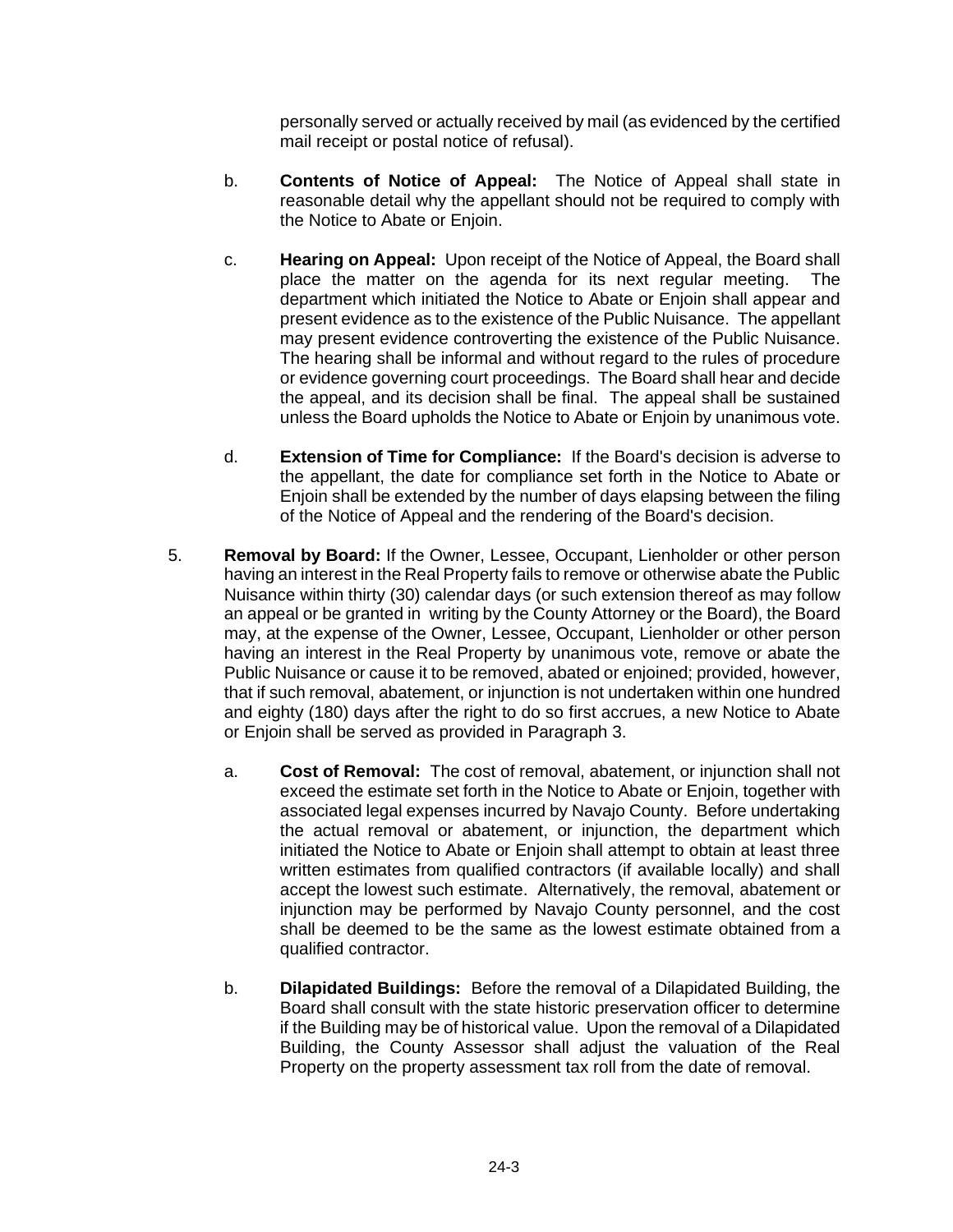- c. **Assessment:** Upon the removal, abatement, or injunction of the Public Nuisance, the actual cost of removal or abatement, together with the actual costs of any additional inspections and other incidental costs, as well as associated legal expenses, shall be an Assessment against the Real Property on which the Public Nuisance was located. The form of the Assessment (setting forth the facts supporting it, as well as the date and amount and a legal description of the Real Property) shall be approved by the Board and signed by the Chairman.
- d. **Notice of Assessment:** A Notice of Assessment shall be served in the same manner as the Notice to Abate or Enjoin. The Notice of Assessment may be appealed in the same manner as the Notice to Abate or Enjoin, but the issue on appeal shall be limited to the amount of the Assessment. An appeal shall extend the time for payment as set forth in Paragraph 4.d.
- e. **Recordation of Assessment:** If the Owner, Lessee, Occupant, Lien holder or other person having an interest in the Real Property fails to pay the Assessment within thirty (30) calendar days after receipt of the Notice to Abate or Enjoin (or any extension as may follow an appeal or be granted in writing by the County Attorney or the Board), the Assessment shall be delinquent and may be recorded in the office of the Navajo County Recorder. The Assessment shall be a lien against the Real Property from and after the date of recordation and shall accrue interest at the statutory judgment rate until paid. The Lien of the Assessment shall be prior and superior to all other liens, obligations or encumbrances against the Real Property, except liens for general taxes and prior recorded mortgages.
- f. **Foreclosure:** The Board may, but shall not be obligated to, by unanimous vote, bring an action to enforce the Assessment lien in the Navajo County Superior Court at any time after the Assessment becomes delinquent in accordance with paragraph "g" below. A sale of the Real Property to satisfy the assessment shall be made on judgment of foreclosure and order of sale. The recorded Assessment is prima facie evidence of the truth of all matters recited therein and of the regularity of all proceedings before the recordation thereof.
- g. **Assessment:** The assessment shall run against the Real Property until it is paid and shall be due and payable in equal annual Installments as follows. If any installment is not paid when due and payable, the assessment shall be deemed delinquent and subject to foreclosure.
	- (1) An assessment of less than \$500 shall be paid within one year after the assessment is recorded.
	- (2) An assessment of \$500.00 to \$999.99 shall be paid within two years after the assessment is recorded.
	- (3) An assessment of \$1,000 to \$4,999.99 shall be paid within three years after the assessment is recorded.